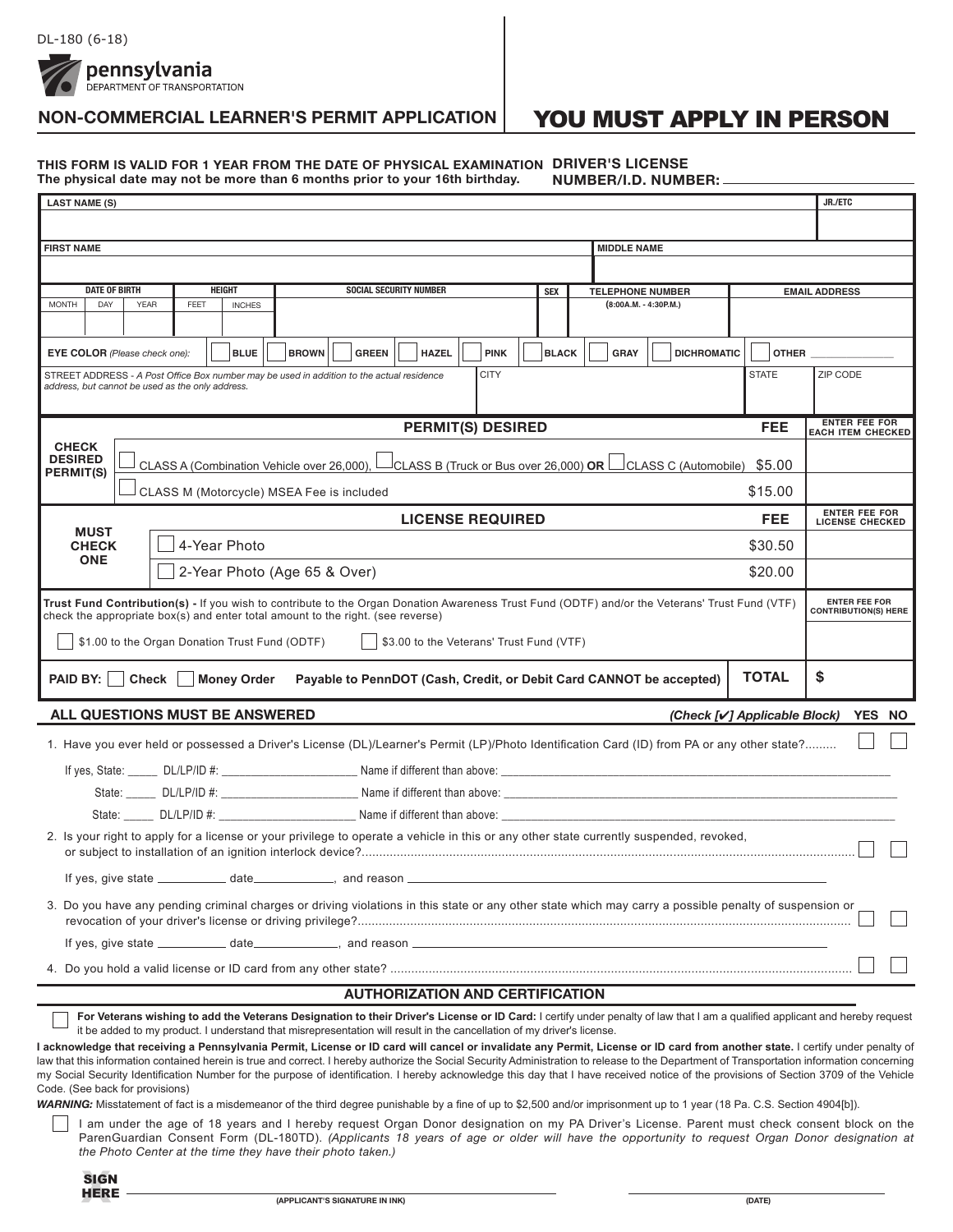DL-180 (6-18)

|                                                                                                                                                                                                                                                                                                                                                                                                                                                                                      |                                                                                 | FOR OFFICIAL USE ONLY                          |                                                                                                                                                                                                                                                                                                                           |                                                                   |          |                                                                                                                                                                             |  |  |
|--------------------------------------------------------------------------------------------------------------------------------------------------------------------------------------------------------------------------------------------------------------------------------------------------------------------------------------------------------------------------------------------------------------------------------------------------------------------------------------|---------------------------------------------------------------------------------|------------------------------------------------|---------------------------------------------------------------------------------------------------------------------------------------------------------------------------------------------------------------------------------------------------------------------------------------------------------------------------|-------------------------------------------------------------------|----------|-----------------------------------------------------------------------------------------------------------------------------------------------------------------------------|--|--|
| <b>COMPLETED BY HEALTH CARE PROVIDER OR DRIVER LICENSE EXAMINER</b>                                                                                                                                                                                                                                                                                                                                                                                                                  | <b>COMPLETED BY DRIVER LICENSE EXAMINER ONLY</b>                                |                                                |                                                                                                                                                                                                                                                                                                                           |                                                                   |          |                                                                                                                                                                             |  |  |
| CHECK $(\checkmark)$ YES NO<br><b>VISION SCREENING</b><br>20/40 vision or less in better eye with correction<br>Uncorrected<br>20/<br>20/<br>Qualified Without Restrictions<br>20/<br>R<br><b>Qualified With Restrictions</b><br>Corrective Lenses<br>Other: and the control of the control of the control of the control of the control of the control of the control of the control of the control of the control of the control of the control of the control of the control of t | <b>COMPLETE ALL ITEMS</b><br>Right Eye<br>Left Eye<br>Both Eyes<br>Fields<br>L. | Corrected<br>20/<br>20/<br>20/<br>R            | DATE OF ISSUE:<br><b>MONTH</b><br><b>EXAM CENTER:</b>                                                                                                                                                                                                                                                                     | <b>EXAMINER'S DRIVER CERTIFICATION</b><br>(SIGNATURE OF EXAMINER) | DAY      | This is to certify that the above applicant has applied for and passed the<br>examination for the above class(es) for a Pennsylvania Driver's License.<br>(DLE NO.)<br>YEAR |  |  |
| (PROVIDER SIGNATURE)                                                                                                                                                                                                                                                                                                                                                                                                                                                                 |                                                                                 |                                                |                                                                                                                                                                                                                                                                                                                           |                                                                   |          |                                                                                                                                                                             |  |  |
| ALL INFORMATION IN THIS SECTION MUST BE COMPLETED IN FULL BY A HEALTH CARE PROVIDER                                                                                                                                                                                                                                                                                                                                                                                                  |                                                                                 |                                                |                                                                                                                                                                                                                                                                                                                           |                                                                   |          |                                                                                                                                                                             |  |  |
| Please check any of the following that WOULD prevent control of a motor vehicle.<br>Neurological disorders<br>Neuropsychiatric disorders<br><b>Uncontrolled Epilepsy</b><br><b>Uncontrolled Diabetes</b><br>Conditions causing repeated lapses of consciousness (e.g. epilepsy, narcolepsy, hysteria, etc.)<br>NOTE: Any recommendations/additional comments must accompany this certificate on a health care provider's letterhead.                                                 |                                                                                 | Circulatory disorder<br>  Cognitive Impairment |                                                                                                                                                                                                                                                                                                                           | Cardiac disorder<br>Alcohol abuse                                 |          | Hypertension<br>Drug abuse                                                                                                                                                  |  |  |
| <b>PROVIDER INFORMATION (Please print or type)</b>                                                                                                                                                                                                                                                                                                                                                                                                                                   |                                                                                 |                                                |                                                                                                                                                                                                                                                                                                                           |                                                                   |          |                                                                                                                                                                             |  |  |
| PROVIDER'S NAME                                                                                                                                                                                                                                                                                                                                                                                                                                                                      | <b>SPECIALTY</b>                                                                | <b>Pediatrics</b>                              |                                                                                                                                                                                                                                                                                                                           | STATE LICENSE #                                                   |          |                                                                                                                                                                             |  |  |
| <b>STREET ADDRESS</b>                                                                                                                                                                                                                                                                                                                                                                                                                                                                | <b>CITY</b>                                                                     |                                                |                                                                                                                                                                                                                                                                                                                           | <b>STATE</b>                                                      | ZIP CODE |                                                                                                                                                                             |  |  |
| 250 College Avenue                                                                                                                                                                                                                                                                                                                                                                                                                                                                   |                                                                                 | <b>Beaver</b>                                  |                                                                                                                                                                                                                                                                                                                           | <b>PA</b>                                                         |          | 15009                                                                                                                                                                       |  |  |
| <b>TELEPHONE</b><br>(724) 774-4070                                                                                                                                                                                                                                                                                                                                                                                                                                                   |                                                                                 | <b>FAX</b>                                     |                                                                                                                                                                                                                                                                                                                           | (724) 774-2872                                                    |          |                                                                                                                                                                             |  |  |
| I hereby state that the facts above set forth are true and correct to the best of my knowledge, information and belief. I understand that the<br>statements made herein are made subject to the penalties of 18 Pa. C.S. § 4904 (relating to unsworn falsification to authorities) punishable<br>by a fine up to \$2,500 and/or imprisonment up to 1 year.                                                                                                                           |                                                                                 |                                                |                                                                                                                                                                                                                                                                                                                           |                                                                   |          |                                                                                                                                                                             |  |  |
| Examinee's Signature (SIGN ONLY IN PRESENCE OF PROVIDER)                                                                                                                                                                                                                                                                                                                                                                                                                             |                                                                                 | Provider's Signature<br><b>Physical Date</b>   |                                                                                                                                                                                                                                                                                                                           |                                                                   |          |                                                                                                                                                                             |  |  |
| TO MEET IDENTIFICATION REQUIREMENTS YOU MUST PRESENT THE FOLLOWING:                                                                                                                                                                                                                                                                                                                                                                                                                  |                                                                                 |                                                |                                                                                                                                                                                                                                                                                                                           |                                                                   |          |                                                                                                                                                                             |  |  |
| <b>U.S. Citizens -</b>                                                                                                                                                                                                                                                                                                                                                                                                                                                               |                                                                                 |                                                | Non-U.S. Citizens - You must bring ALL of the following:                                                                                                                                                                                                                                                                  |                                                                   |          |                                                                                                                                                                             |  |  |
| Social Security Card (must be original; card cannot be laminated)<br>AND ONE of the following:<br>• Birth Certificate with raised seal (U.S. issued by an authorized<br>government agency, including U.S. territories or Puerto Rico.) No<br>other birth documents will be accepted.<br>• Certificate of U.S. Citizenship (BCIS/INS Form N-560)<br>• Certificate of Naturalization (BCIS/INS Form N-550 or N-570)                                                                    |                                                                                 |                                                | • Original USCIS/immigration documents indicating current lawful<br>immigration status<br>• Valid Passport, dependent on status<br>• Social Security Card or SSA ineligibility letter (must be original;<br>card cannot be laminated)<br>(Please note: Documents must be original, photo copies will not<br>be accepted.) |                                                                   |          |                                                                                                                                                                             |  |  |
| • Valid U.S. Passport (Only valid U.S. Passports and original<br>documents will be accepted.)                                                                                                                                                                                                                                                                                                                                                                                        |                                                                                 |                                                | To obtain detailed information regarding "identity/residency<br>requirements," you can:                                                                                                                                                                                                                                   |                                                                   |          |                                                                                                                                                                             |  |  |
| NOTE: If you have an Out-of-State Driver's License, you should<br>present it along with your Social Security Card and one of the<br>above forms.                                                                                                                                                                                                                                                                                                                                     |                                                                                 |                                                | . Visit www.dmv.pa.gov and Enter Search Term "Pub-195NC,"<br>and review required documents; or<br>• Contact us at 717-412-5300. TTY callers - please dial 711<br>to reach us.                                                                                                                                             |                                                                   |          |                                                                                                                                                                             |  |  |
| All documents must show the same name and date of birth, or an association between the information on the documents.<br>Additional documentation may be required, if a connection between documents cannot be established (e.g. Marriage<br>Certificate, Court Order of name change, Divorce Decree, etc.)                                                                                                                                                                           |                                                                                 |                                                |                                                                                                                                                                                                                                                                                                                           |                                                                   |          |                                                                                                                                                                             |  |  |